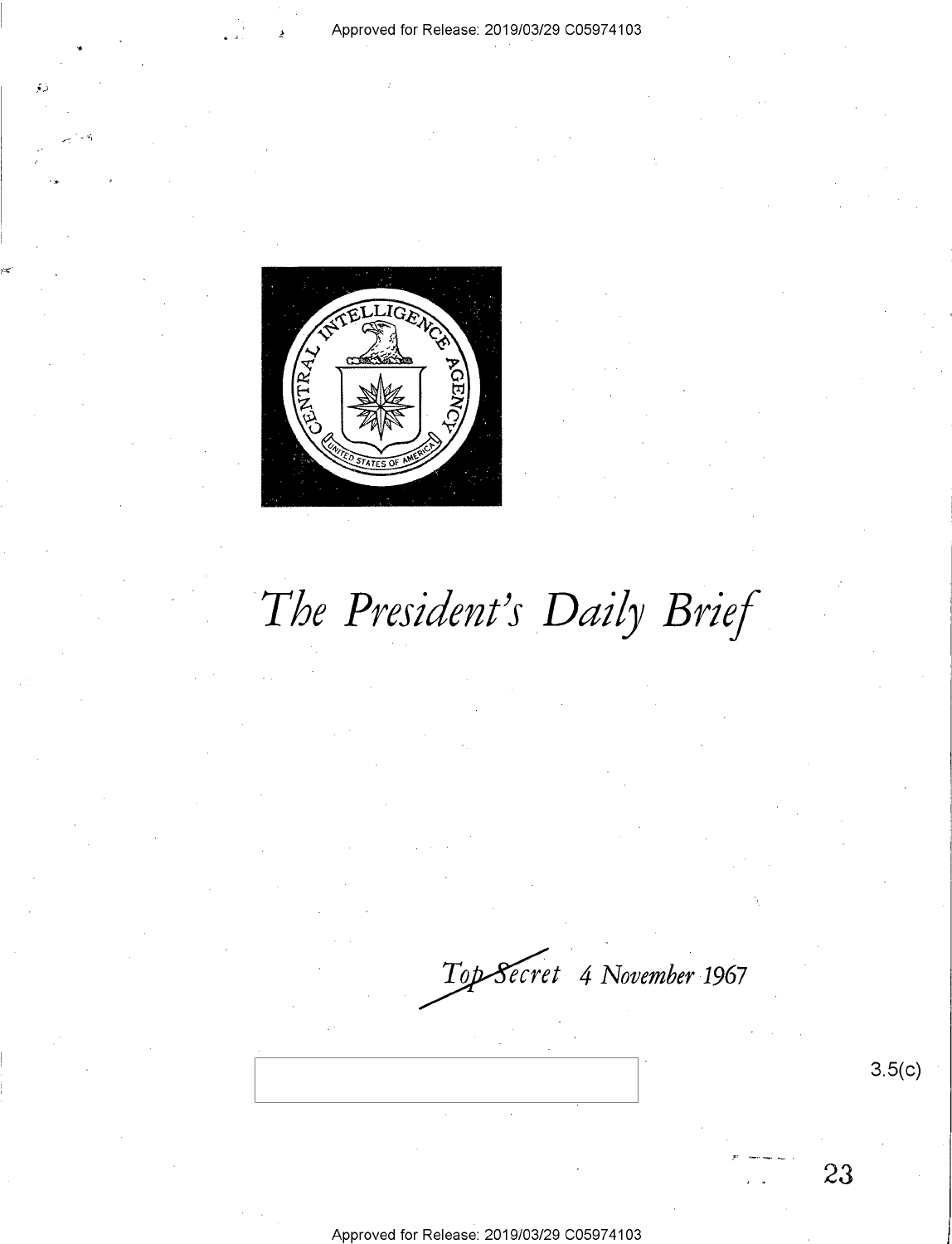$3.5(c)$ 

 $3.3(h)(2)$ 

#### DAILY BRIEF 4 NOVEMBER 1967

**IOP-SECRET** 

 $3.5(c)$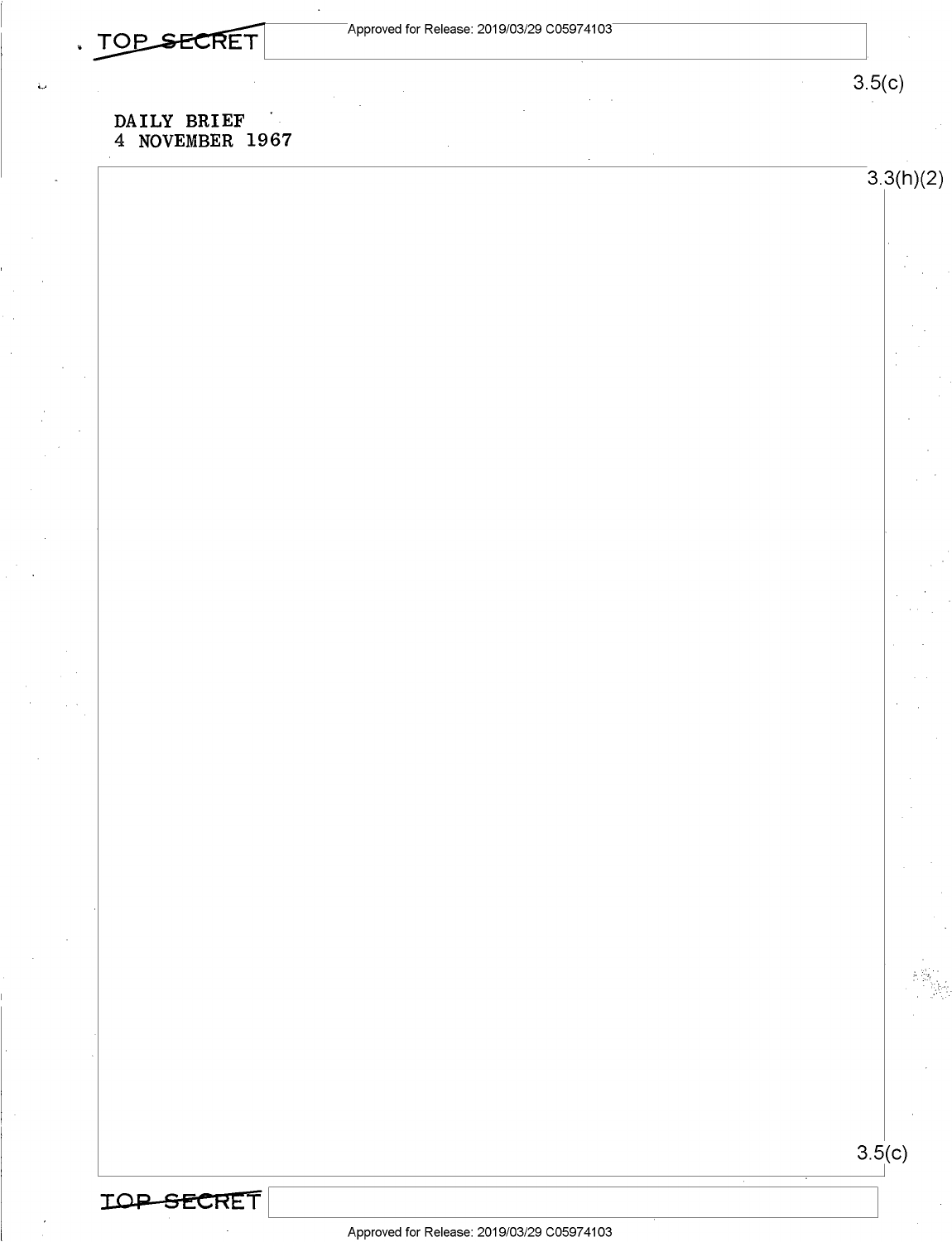. TOP SECRET

#### DAILY BRIEF 4 NOVEMBER 1967

 $3.3(h)(2)$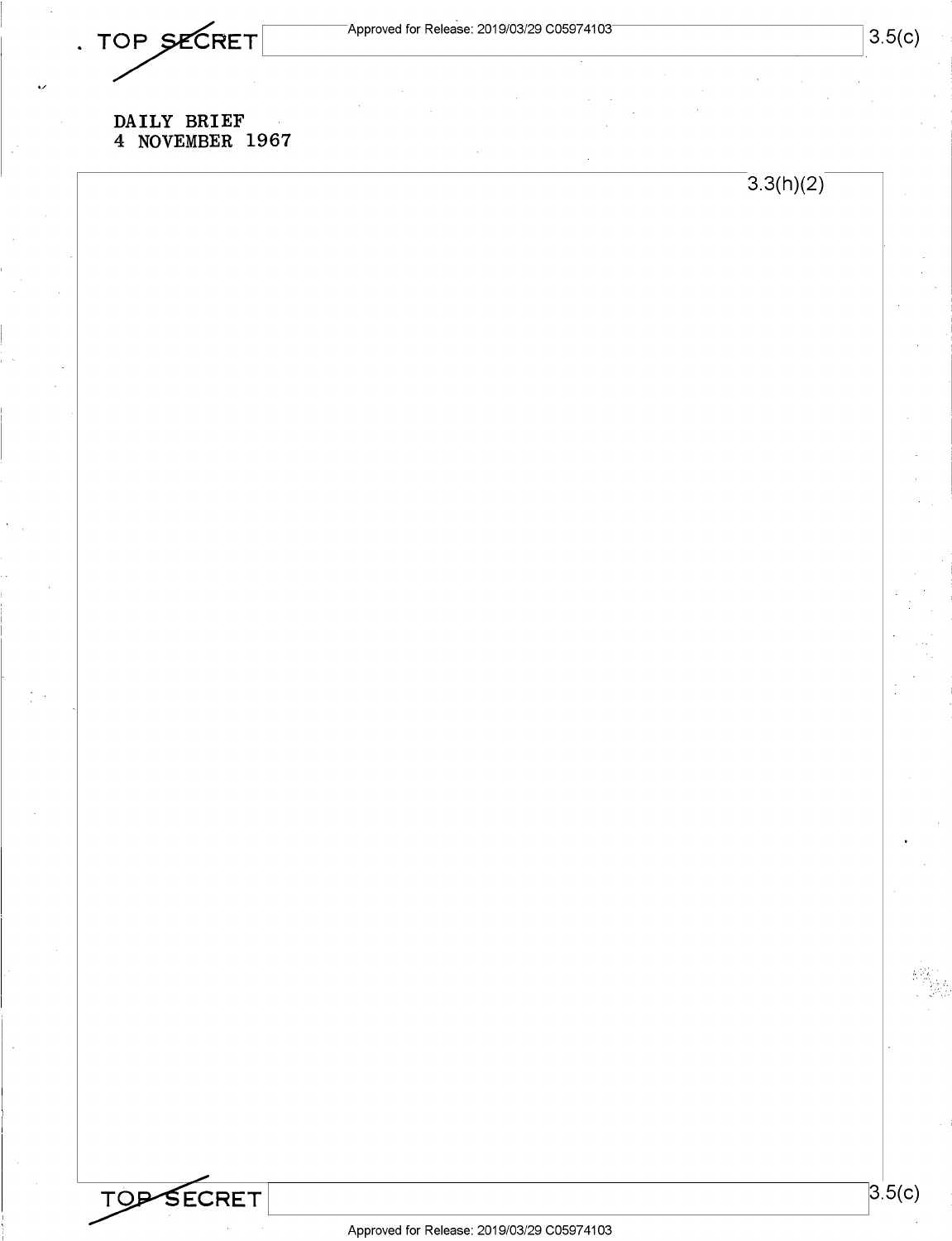3.3(h)(2)

3.3(h)(2)

Castro has failed to heed repeated<br>Soviet warnings that his revolutionary policies in this hemisphere are damaging to broader Communist interests.

Brezhnev was clearly<br>
talking about Castro in that passage<br>
of his speech yesterday in which he declared that "Marxist-Leninists have always understood that socialism cannot be transplanted from one country to another by means of armed force."

#### 3. South Vietnam

Our embassy was told yesterday by South Vietnamese navy sources that an ' eight-ship convoy had started up the Mekong for Phnom Penh. This will be  $\sim$  good news for the Cambodians, who have been hot under the collar ever since<br>Saigon halted their convoys in mid-<br>October.

#### 4. Venezuela

idakatin

President Leoni's big Democratic ' Action Party is badly, perhaps irrevo-<br>cably, split over who is to be the party's presidential candidate a year<br>from now. The struggle is between<br>party Secretary General Gonzalo Barrios, who is favored by top party leaders,<br>and Luis Beltran Prieto who has a large<br>popular following, particularly among the younger, more militant rank-and-file

If the party breaks in two, which<br>seems likely at this point, Leoni will<br>lose his majority in Congress and be reduced to the status of a lame duck.

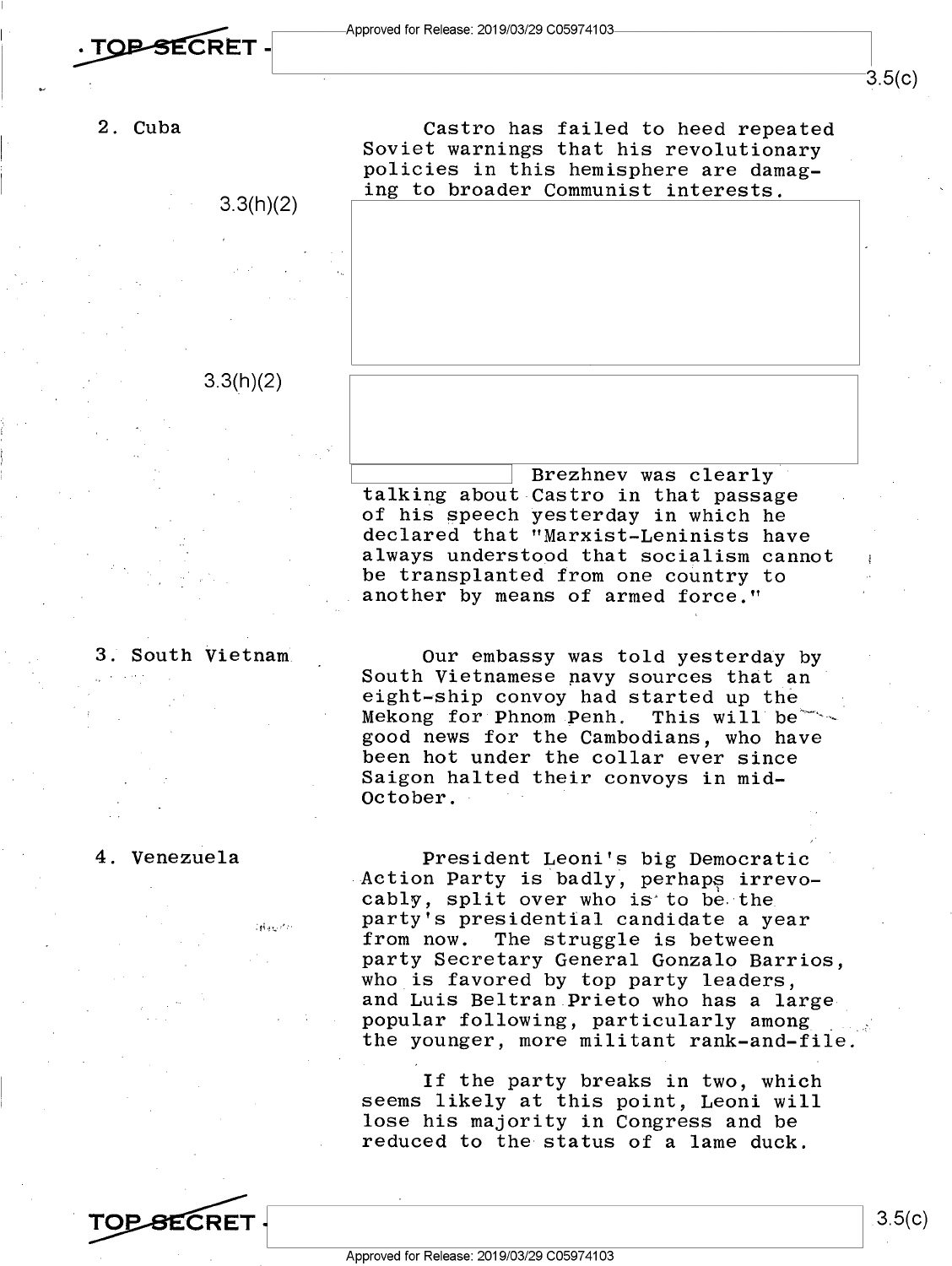#### Approved for Release: 2019/03/29 C05974103

 $\sim 10^{11}$  $\mathcal{O}_{\mathcal{M}_{\mathcal{O}}}$  $\sim 10^{-1}$ 

ಿ ಚಿತ್ರಗಳಲ್ಲಿ ಮ



#### **DEMOCRATIC REPUBLIC OF THE CONGO**



÷

÷.

 $\mathcal{O}(\mathcal{O}_\mathcal{A})$  , where  $\mathcal{O}_\mathcal{A}$ 

 $\bullet$ 

÷,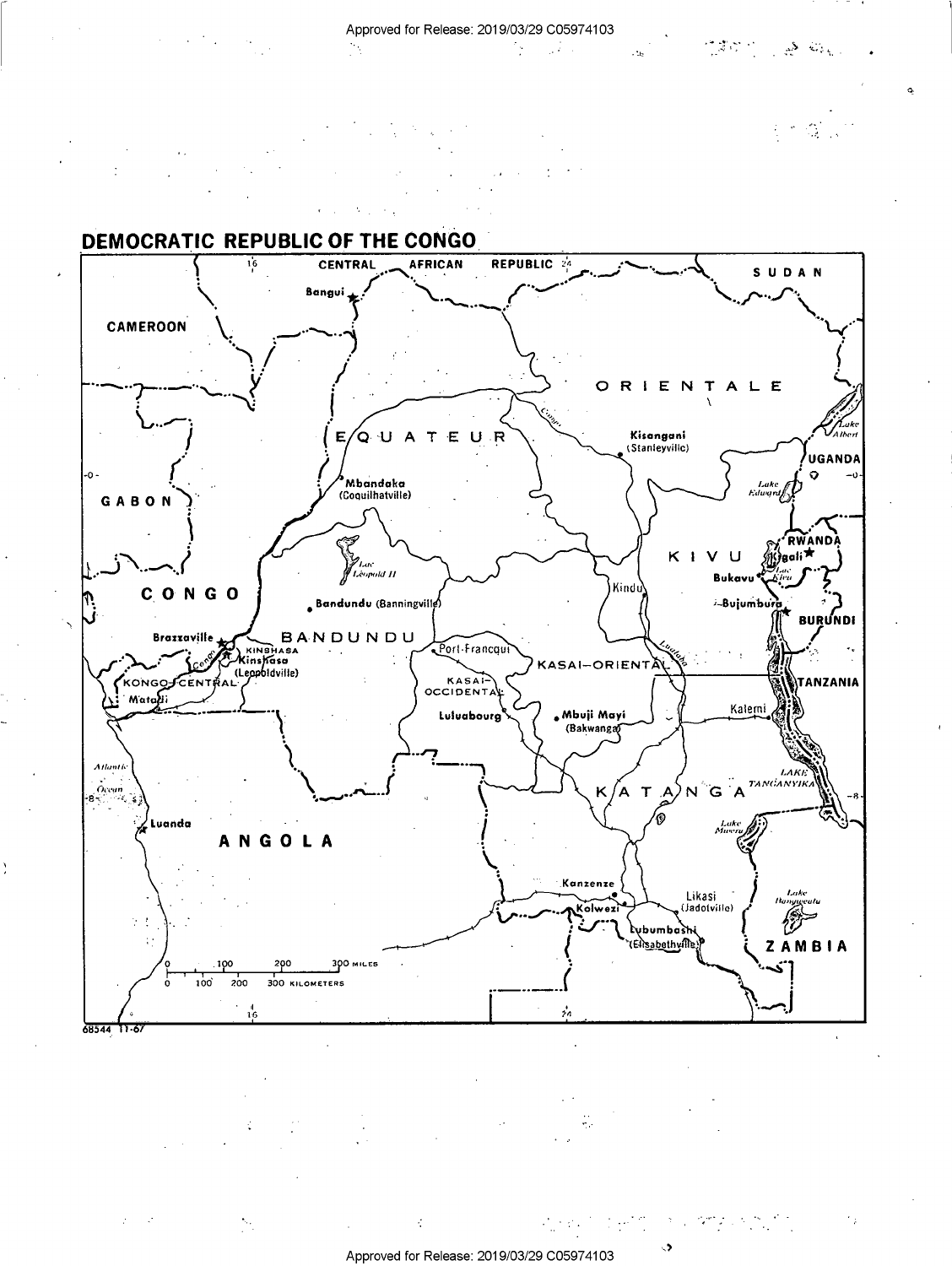m

5. Congo

 $3.3(h)(2)$ 

 $3.3(h)(2)$ 

6. Nigeria

7. Tanzania

 $\cdot$ <sup>'</sup>

The mercenary group that moved into Katanga Province night before last has made some headway. At last word it was near Kolwezi, about half way to the provincial capital from its starting point on the Angolan border.

The invaders are few in number and we suspect their main purpose is diver sionary. The aim may be to take the heat off Schramme's forces at Bukavu,<br>but this could be simply the opening phase of a bigger operation yet to come.

In the meantime, the Congolese army offensive in Bukavu seems to be making progress

The federal government, confronted with major reconstruction costs, is now weighing a renewed Soviet offer of  $\frac{3.3(h)(2)}{2}$ Whether or not the Nigerians snap up the offer, they will likely use it to pry more aid from Western sources.

.President Nyerere will look darkly on Stokely Carmichael's efforts to set up a permanent "Black Power" mission in Tanzania when he hears some of Carmichael's latest rantings. Carmichael, in Tanzania this week on a busy schedule arranged by the Cuban embassy, told local reporters, among other things: "Julius Nyerere is a clown...African leaders disgust me... all this talk about African unity is a joke...the Congolese are scum."

TOP SECRET  $\begin{array}{|c|c|c|c|c|}\hline \ \end{array} \qquad \qquad \begin{array}{c|c|c|c} \text{3.5(c)} \end{array}$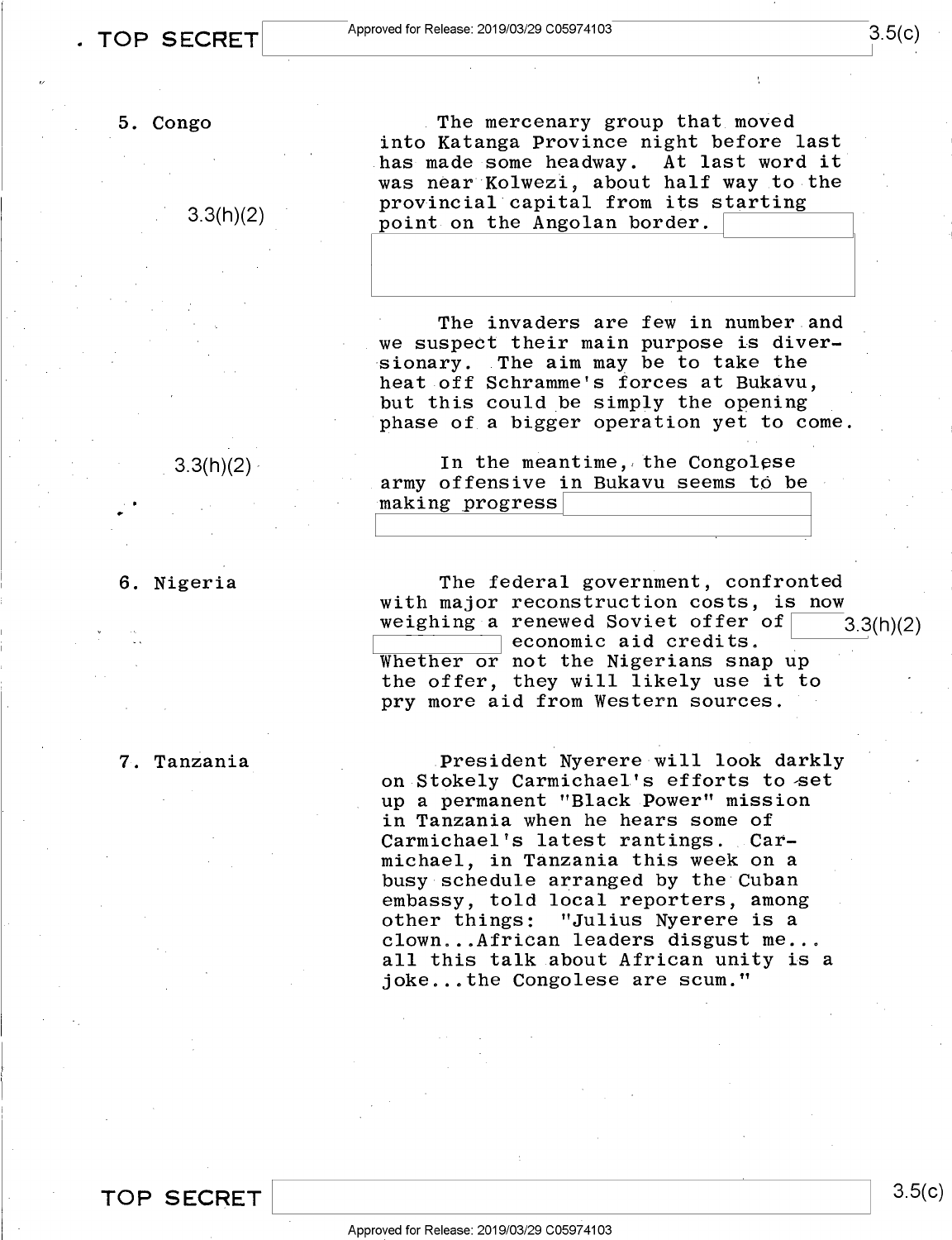Top Secret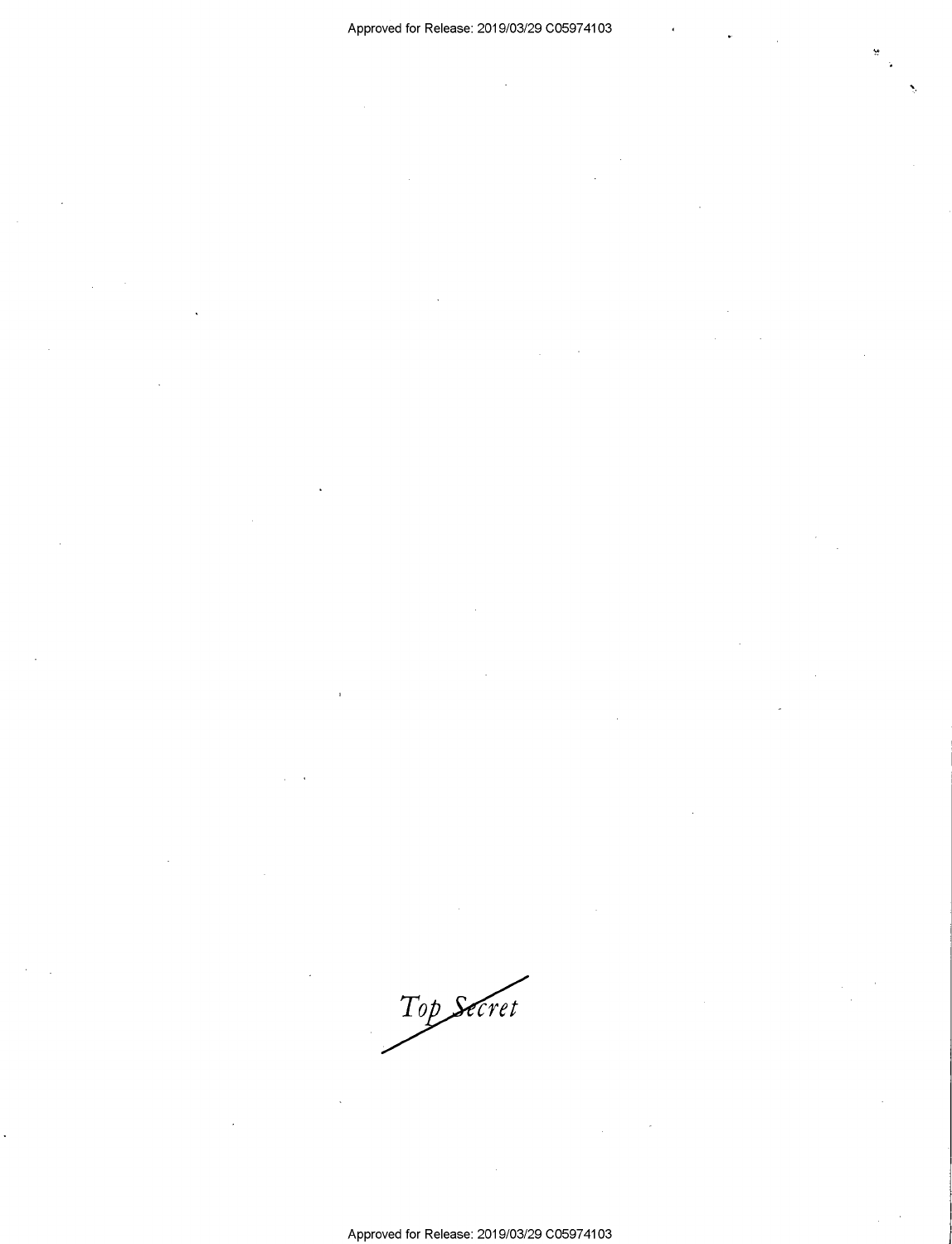



#### FOR THE PRESIDENT'S EYES ONLY

## Special Daily Report on North Vietnam

 $3.5(c)$ Top Secret<br>16

4 November 1967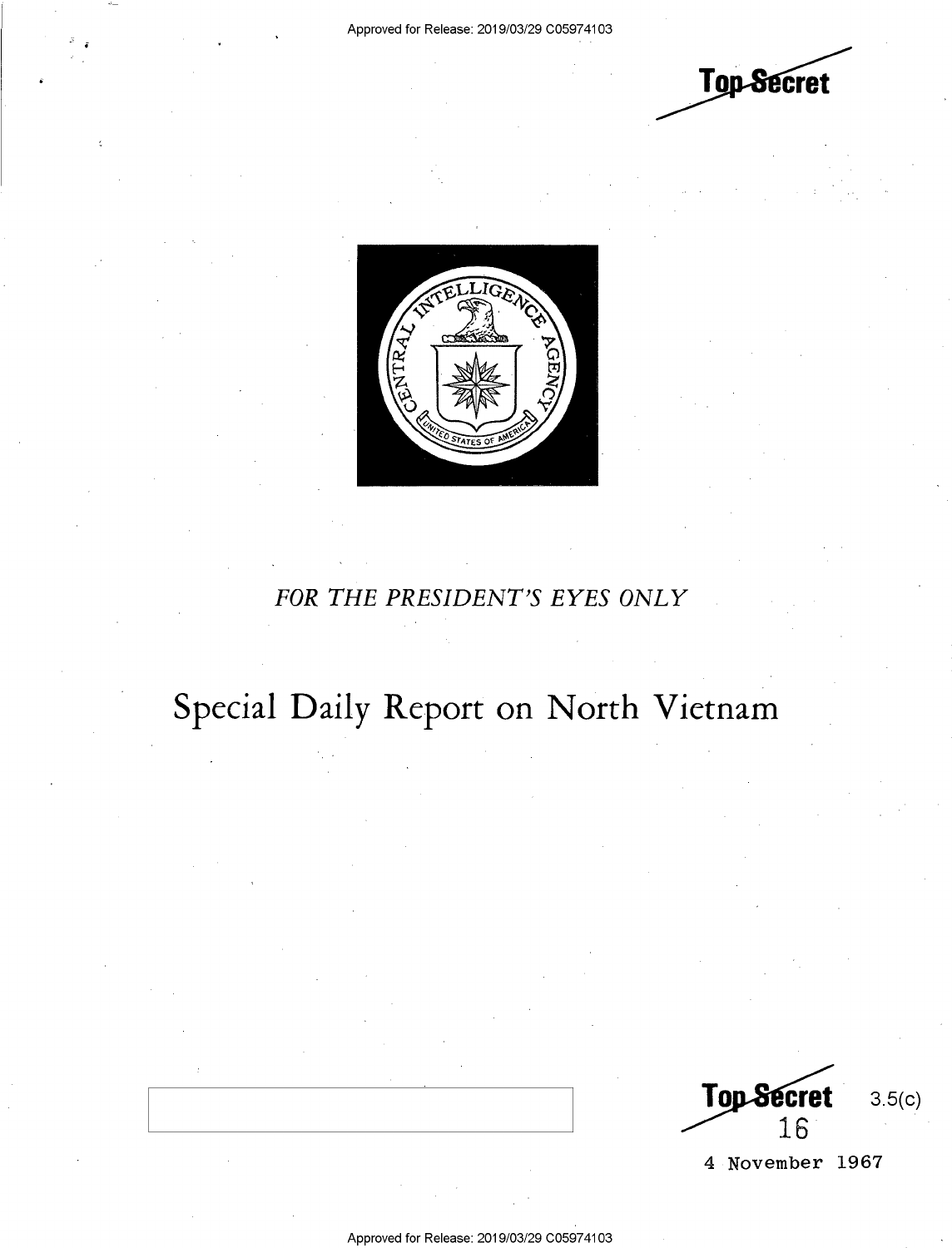

 $\overline{\phantom{a}}$ 



Approved for Release: 2019/03/29 C05974103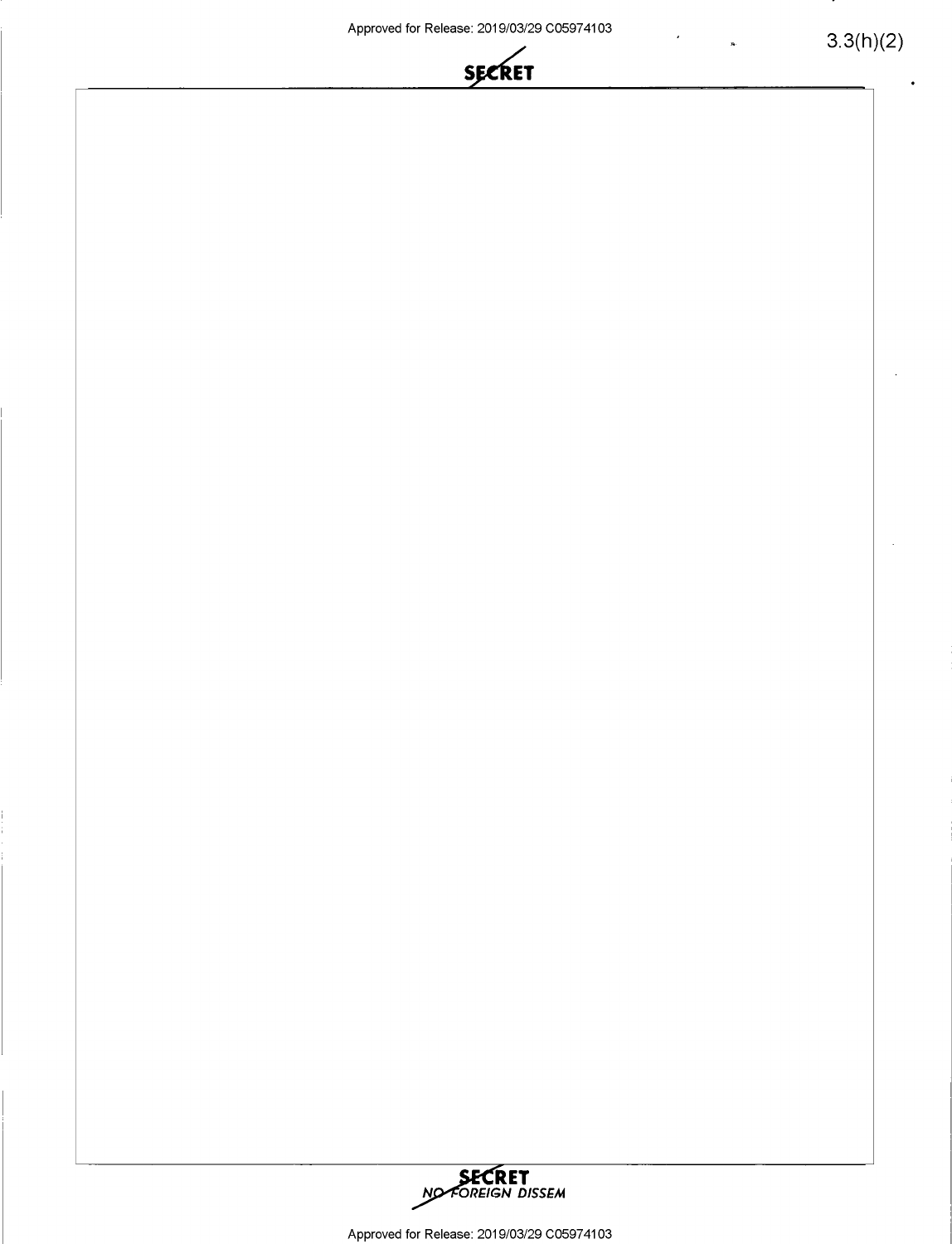



 $\sim$  s.5(c)

3.3(h)(2)

#### Special Daily Report on North Vietnam for the President's Eyes Only

#### 4 November 1967

#### I. NOTES ON THE SITUATION

| Approved for Pelegee: 2019/03/29 CO5974103 |  |
|--------------------------------------------|--|
|                                            |  |
|                                            |  |

 $\frac{1}{2}$  ,  $\frac{1}{2}$  ,  $\frac{1}{2}$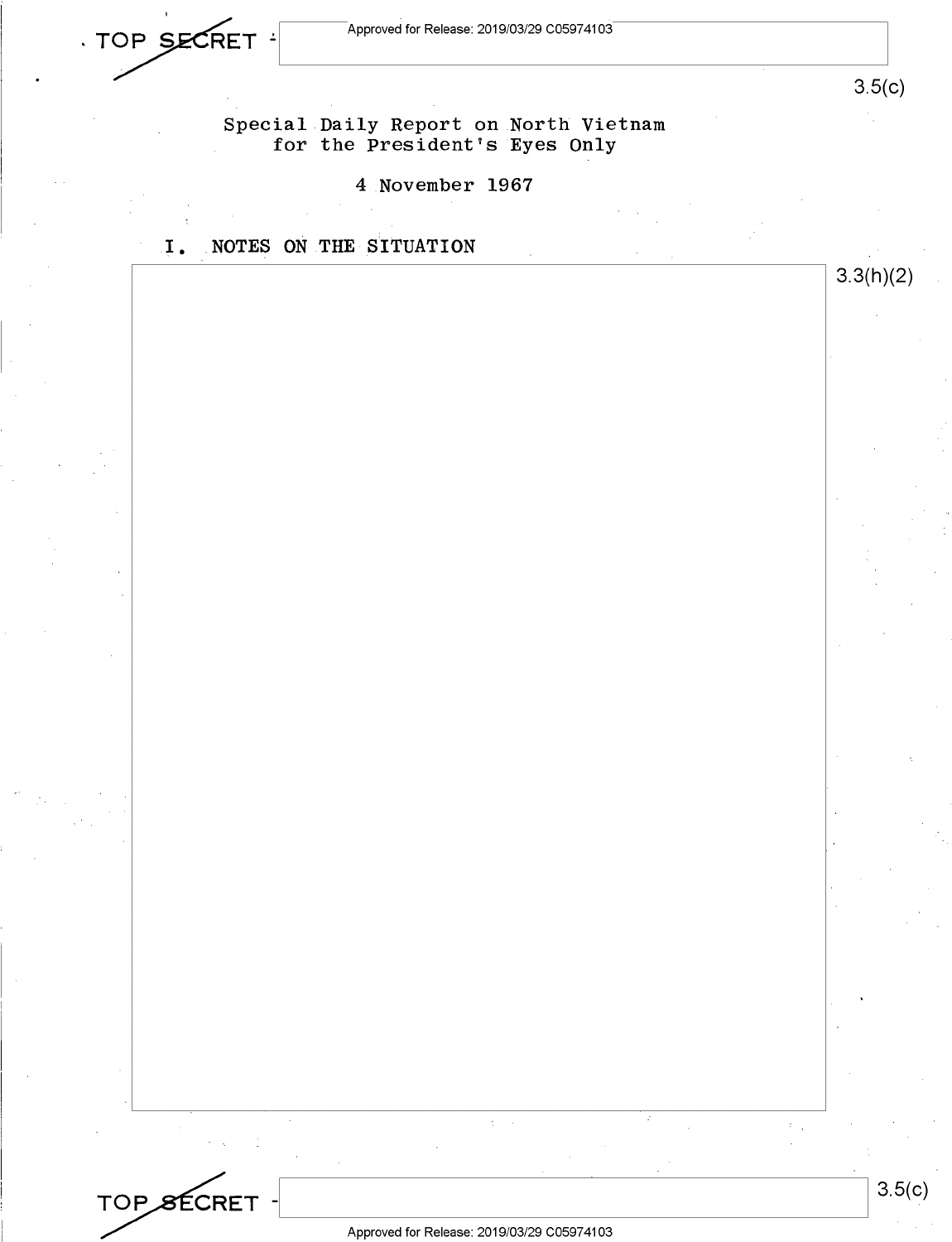TOP SECRET : Approved for Release: 2019/03/29 C05974103

TOP SECRE

 $3.5(c)$ 

 $3.3(h)(2)$ 

 $3.3(h)(2)$ 

 $3.3(h)(2)$ 

 $3.3(h)(2)$ 

 $3.3(h)(2)$ 

### .\*'\* \*

Exavery in Hanoi: An from the Foreign from the Foreign Ministry to its charge<br>d'affaires in Hanoi on 28 October assures the chargé that the Foreign Ministry "appreciates his position" in continuing to work at his post despite "the increased danger of the situation."

#### $* * *$

Hanoi Turns Down Request of American News<br>Agency: Agency: 2008 and 2008 and 2008 and 2008 and 2008 and 2008 and 2008 and 2008 and 2008 and 2008 and 2008 and 200 \ \the North Vietnamese deny permission for an American Broadcasting Company news staff correspondent and camera crew to visit North Vietnam.

#### - \* \* \*

 $3.3(h)(2)$ 

 $\overline{\phantom{a}}$ 

 $-2-$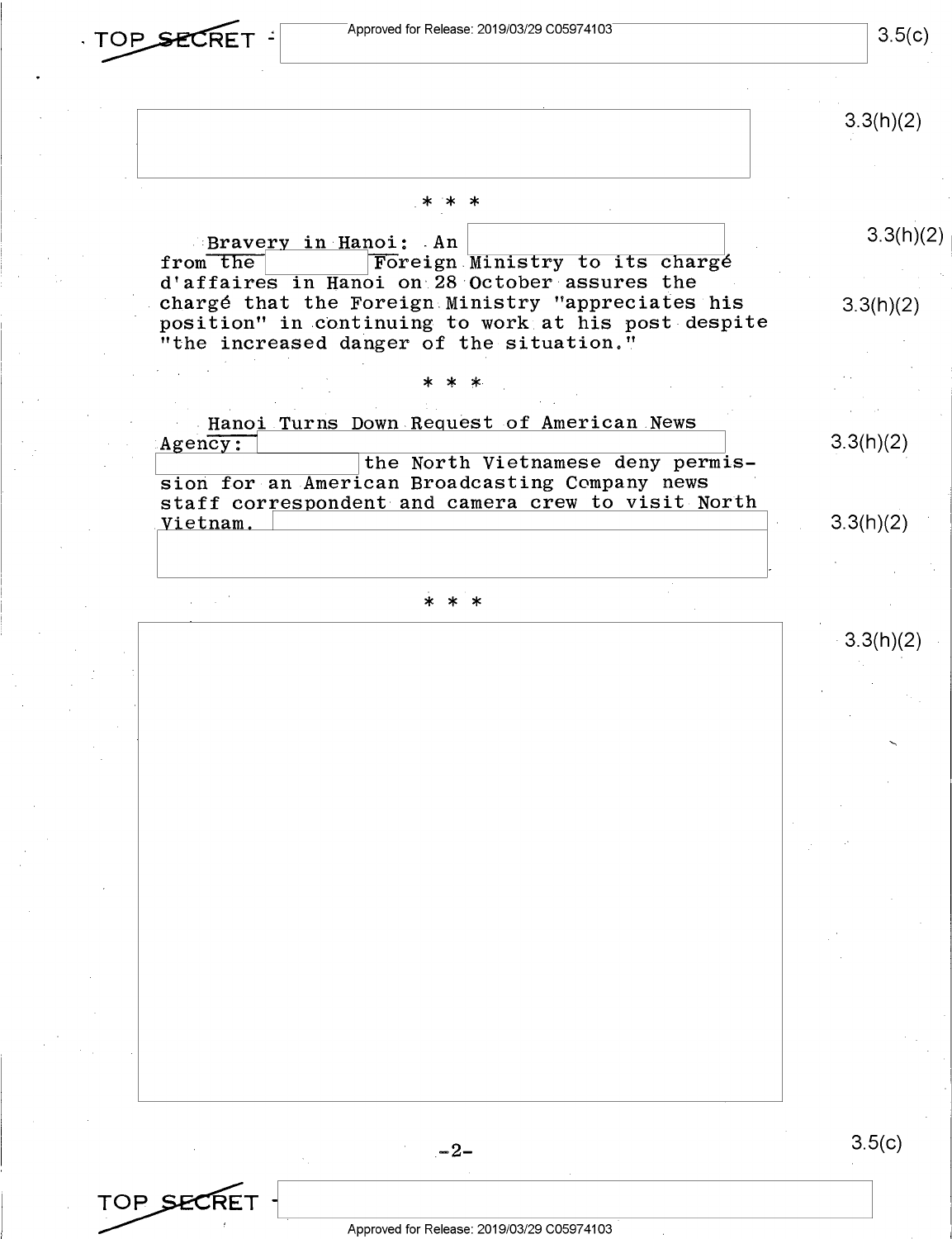$\overline{C}$   $\overline{C}$   $\overline{R}$   $\overline{C}$  $\overline{R}$   $\overline{C}$   $\overline{R}$   $\overline{C}$   $\overline{R}$   $\overline{C}$   $\overline{R}$   $\overline{C}$   $\overline{R}$   $\overline{C}$   $\overline{R}$   $\overline{C}$   $\overline{R}$   $\overline{C}$   $\overline{R}$   $\overline{C}$   $\overline{R}$   $\overline{C}$   $\overline{R}$   $\overline{C}$   $\overline{R$ 

 $3.5(c)$ 

 $3.3(h)(2)$ 

#### \* \* \* . <sup>1</sup>

More on Hanoi's Attitude: Yuan Thuy, former<br>North Vietnamese foreign minister and member of<br>the party central committee, recently expressed Hanoi's usual hard line position on the war. His remarks came in an interview with a Cuban corre-  $3.3(h)(2)$ <br>spondent

spondent<br>
on 2 November, The harsh tone of Thuy's<br>
statements may be above distanted by this feaum statements may have been dictated by this forum, but it was in keeping with virtually every recent North Vietnamese pronouncement on the war.

Thuy concentrated on North Vietnam's demands<br>for a settlement. He said the US must "uncondit for a settlement. He said the US must "unconditionally and finally" put an end to the bombings and other activities against the North, it must withdraw all its forces from the South, and it must allow-the Vietnamese people to resolve their problem for themselves. He said that "only in this way can the problem of Vietnam be solved," and<br>added that any proposal for talks must be made by "those mainly guilty of the aggression against Vietnam."

Thuy declined to predict what actions the US would take in the future, but said that although the US is "bogged down" and "unable to find a way out," it is not yet ready for a "reasonable solution." He said that President Johnson insists the US has been seeking peace for a long time, and that Hanoi remains silent, while in fact, "Hanoi ' opened the door to peace a year ago" when Foreign Minister Trinh said talks could take place after

TOP SECRET- $3.5(c)$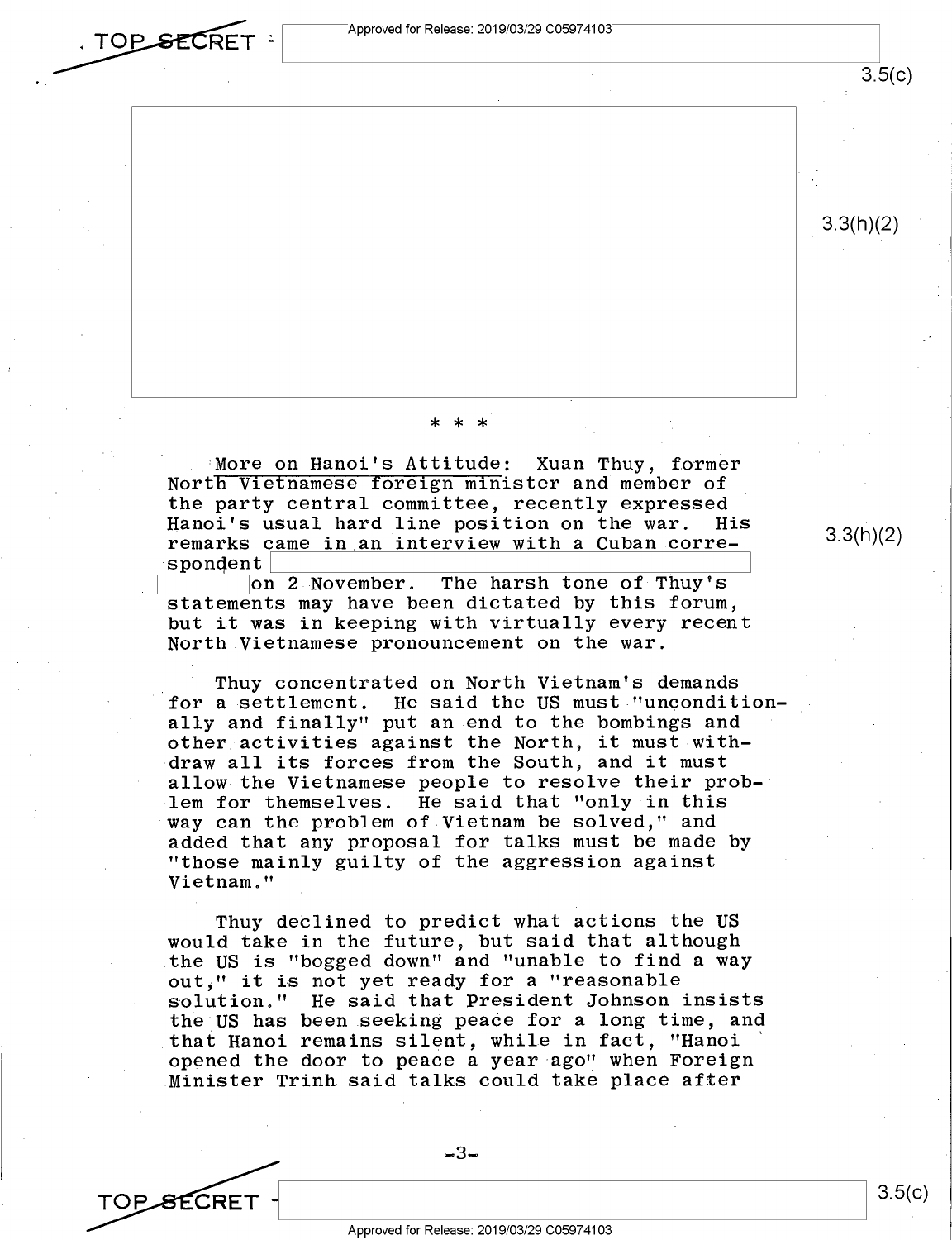

an unconditional cessation of the bombings. The US, he claimed, has "sought all kinds of pretexts in order not to enter that door."

 $\cdot$ Thuy ridiculed US talk about the 1954 Geneva Agreements, saying the US is silent about the most important part of the agreements referring to-the independence, sovereignty and territorial integrity of Vietnam. He accused the US of wanting to turn the l7th parallel into a "state frontier between the two countries,"

'He said that North Vietnam's position is that if the US sincerely wants "talks which are consistent with our position," then "let us talk," but that if the US wants to continue the war Hanoi is prepared to "accept the challenge."

#### \* \* \* -

Brezhnev on Vietnam: Brezhnev's comments on Vietnam in his keynote speech at the Soviet anniversary celebration were neither extensive nor particularly striking. He condemned the crimes of the US military, "which bring to memory the sinister deeds of the fascist monsters," and lauded the courage of the Vietnamese. He reasserted Moscow's determination to keep assisting the Vietnamese, called attention to the solidarity of socialist aid, and then took the expected slap at Peking for allegedly preventing the coordination of aid from the socialist countries. He castigated this as an action which is rendering the military successes of the Vietnamese less effective.

Brezhnev obviously had no desire to make the Vietnamese section of the speech a controversial one. The delegation from Hanoi may have been somewhat discomfited at the charge that Chinese intransigence was hindering the progress of the war, but the charge was nothing new.

#### II. NORTH.VIETNAMESE REFLECTIONS OF US POLITICAL ATTITUDES ON THE WAR

Vietnamese Communists Thank American Anti-War<br>Groups: The Viet Cong's "Committee for Solidarity With the American People" has sent messages to groups of Americans living in France and Britain

TOP SECRET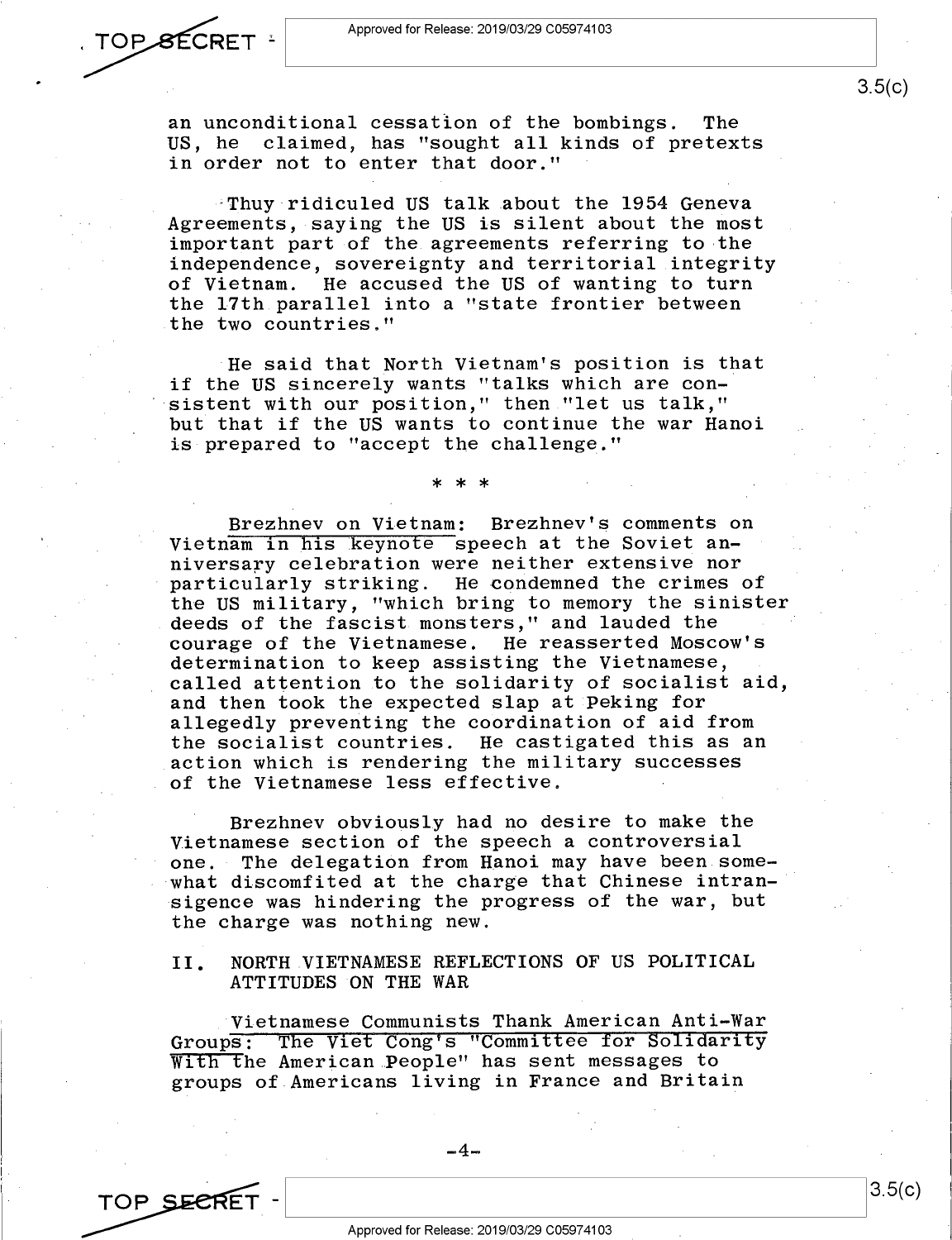who are opposed to the war. According to a 2 November Hanoi International Service broadcast<br>in English, the Viet Cong committee thanked the In English, the Viet Congression Congression Congression and Congress and Called on the Americans for their "active participation" in the American people to step up their activities to compel the US government to end its "aggressive war" in. Vietnam.

 $. -5 -$ 

TOP SECRET